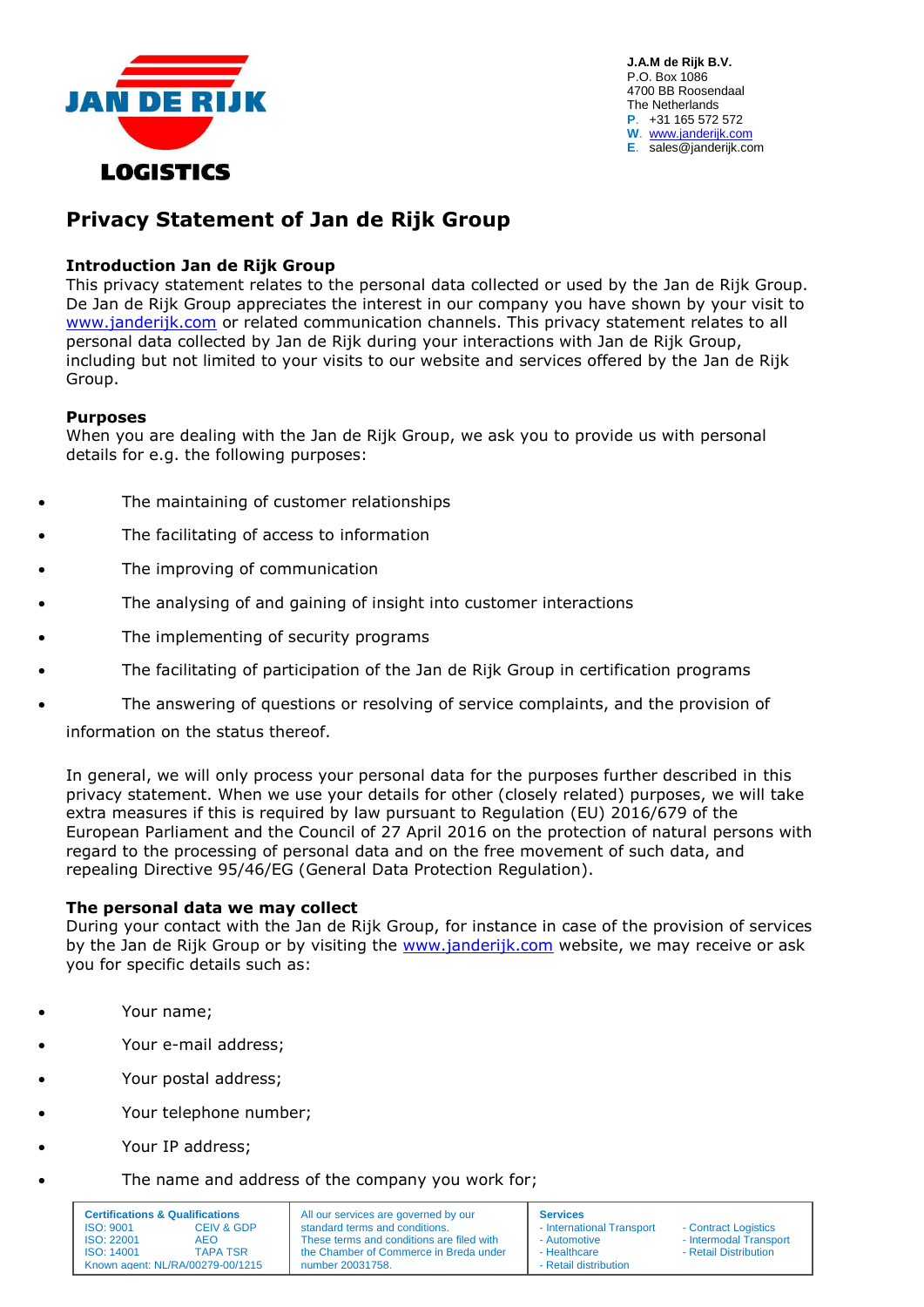

**J.A.M de Rijk B.V.** P.O. Box 1086 4700 BB Roosendaal The Netherlands **P**. +31 165 572 572 **W**. [www.janderijk.com](http://www.janderijk.com/) **E**. sales@janderijk.com

- Details of products and services you need or have purchased;
- Your use of and your activities on our website at [www.janderijk.com](http://www.janderijk.com/) ;
- Other data relating to your online activities.

#### **Processing of personal data**

We will process your personal data for the following purposes:

- Registration of the provided services
- Delivery of services by the Jan de Rijk Group
- The drafting and issuing of quotations
- Communications with the Jan de Rijk Group
- Granting you access to services or systems of the Jan de Rijk Group
- Participation in fairs, events, or promotional activities
- Voluntary participation in tests or questionnaires, for instance via social media.

#### **External use of personal data**

We can share your personal data with service providers, business relations and other third parties, in conformity with the applicable legislation.

If your consent is required by law or if we think that your consent is appropriate depending on the circumstances, we will ask for your consent before sharing your personal data with thirds.

The agreements with our business relations restrict the purposes for which your personal data can be used and disclosed, and require adequate security of your personal data.

The Jan de Rijk Group will only disclose personal data in accordance with this privacy statement and/or if this is mandatory by law.

#### **Your rights**

After you have shared your personal data with us, you will have reasonable access to this information, so that you can update, change or, if legally possible, delete it. You can also inform the Jan de Rijk Group of changes in your personal data by sending a message to [info@janderijk.com](mailto:info@janderijk.com)

If you find that the option of sharing your data is no longer desirable, then you can terminate this in accordance with the applicable legislation.

We recommend to keep your personal settings and data complete and up to date.

| <b>Certifications &amp; Qualifications</b> |                       |
|--------------------------------------------|-----------------------|
| ISO: 9001                                  | <b>CEIV &amp; GDP</b> |
| ISO:22001                                  | AFO                   |
| ISO: 14001                                 | <b>TAPA TSR</b>       |
| Known agent: NL/RA/00279-00/1215           |                       |

All our services are governed by our standard terms and conditions. These terms and conditions are filed with the Chamber of Commerce in Breda under number 20031758.

**Services** International Transport - Contract Logistics - Healthcare **- Retail Distribution** - Retail distribution

Automotive - Intermodal Transport